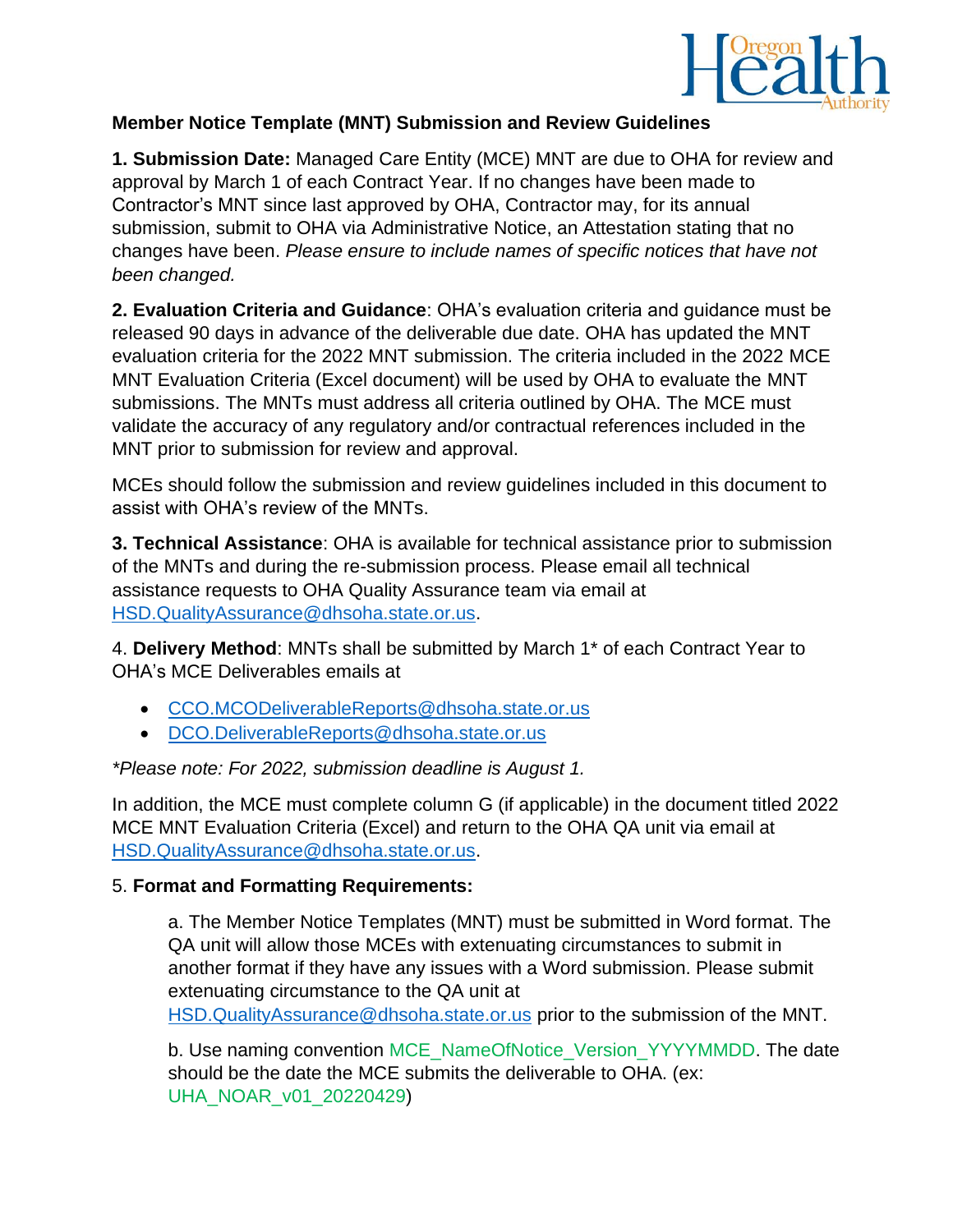

c. All OAR and CFR citations should be accompanied by an explanation of the information/requirement(s) in the state or federal rule. The MCE should not cite an OAR or CFR without any additional information or summary of the OAR requirement(s).

d. Ensure the MNTs are member friendly and easy-to-follow, be organized in an easy to understand manner.

6. **Readability**: Prior to submitting, MCE must ensure member handbook is at a 6th grade reading level (between 6.0-6.9). OHA uses the Flesch-Kincaid Readability Scale via the spelling and grammar check function in Microsoft Word. Please reference the list of items that can be excluded from the readability calculation in the document titled [https://www.oregon.gov/oha/HSD/OHP/Documents/OHA%20Material%20Reviews%20-](https://www.oregon.gov/oha/HSD/OHP/Documents/OHA%20Material%20Reviews%20-%20Readability%20scoring%20guide.pdf) [%20Readability%20scoring%20guide.pdf](https://www.oregon.gov/oha/HSD/OHP/Documents/OHA%20Material%20Reviews%20-%20Readability%20scoring%20guide.pdf)

7. **Identification of 2022 Changes**: The MCE must use track changes or highlight revisions made to the 2022 MNT submission that were not included in the approved 2021 MNTs. If the MCE does not include track changes or highlight text, OHA QA will return the submission to the MCE and request the MNTs be resubmitted.

## 8. **OHA Evaluation Results**

a. **OHA scoring**: Each element will be scored with either a "score=1" for met or "score=0" for not met. Each element must be fully met to score a "1". All compliant elements will be tallied to determine the overall percentage of compliance. The MCE will have to achieve 100% compliance to obtain OHA approval

b. **Required changes**: The Quality Assurance team will provide each MCE with their individual evaluation results via email. OHA QA reviewers will complete the OHA comments column in the 2022 MCE MNT Evaluation Criteria (Excel) document. Unless otherwise indicated, all requested edits are required and all comments must be addressed. To limit the number of re-submissions, please do not resubmit to the Quality Assurance team until ALL required changes and comments have been addressed. The Quality Assurance team will identify any other required edits not already captured in the evaluation criteria (e.g., format, structure of document, grammar, etc). OHA will score those additional edits using the scoring described above.

OHA is available to provide technical assistance upon receipt of OHA's evaluation. Please email all technical assistance requests to OHA Quality Assurance team via email at [HSD.QualityAssurance@dhsoha.state.or.us.](mailto:HSD.QualityAssurance@dhsoha.state.or.us)

c. **Re-submission delivery method**: revised Member Notice Templates must be submitted via email. The MCE must also complete the designated columns in the document titled 2022 MCE MNT Evaluation Criteria (Excel) and return to the OHA QA unit via email at **HSD.QualityAssurance@dhsoha.state.or.us.**